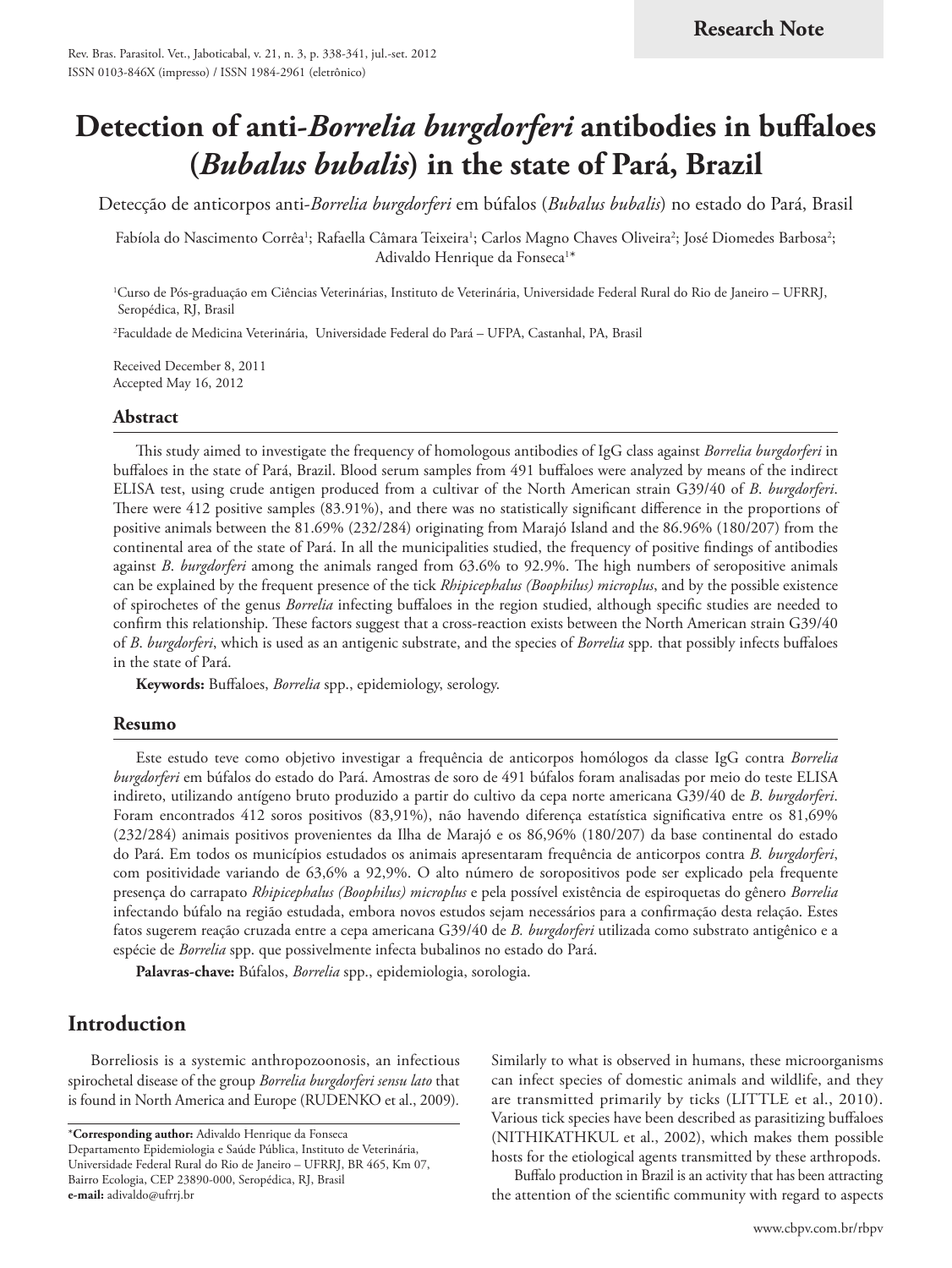of buffalo health. Buffaloes have anatomical and physiological characteristics that confer on them great rusticity, which facilitates development of the subclinical state of many infections (LÁU, 1999). The theory that buffaloes are highly resistant to diseases has led to their health being treated with little attention, without taking into consideration the possibility that buffaloes may participate in maintaining the epidemiological cycle of etiological agents of diseases of importance to livestock and public health.

The first observation of *Borrelia* spp. in buffaloes was made in a native buffalo in the municipality of Castanhal, state of Pará. Guedes Junior et al. (2008) found 54.9% (135/246) cattle positives to homologues antibodies to *B. burgdorferi*. (GALO et al., 2009), found 26,7% (80/300) horses positives to homologues antibodies to *B. burgdorferi*, both in the same region. On the basis of this finding, the current study aimed to evaluate the frequency of homologous anti-*B. burgdorferi* antibodies, using the indirect enzymatic immunoabsorption (ELISA) test, on blood serum samples from buffaloes in the state of Pará, Brazil.

#### **Materials and Methods**

For this study, blood samples were collected from 491 young and adult buffaloes of the Murrah breed that were apparently healthy. Animal recruitment was carried out by non-probabilistic sampling. Among these animals, 284 came from the municipality of Cachoeira do Arari, Marajó Island. A further 207 animals came from four municipalities situated in the continental part of Pará: 66 animals from Castanhal, 22 from Santa Isabel, 63 from Santarém Novo and 56 from Nova Timboteua. The animals' blood was obtained in an aseptic form by means of jugular venal puncture and was decanted into sterile tubes without anticoagulant. The serum was sampled into microtubes and stored at –20 °C until it was serologically analyzed.

The antigen used for serological tests came from a cultivar of the G39/40 strain of *B. burgdorferi stricto sensu*, of North American origin. Spirochetes were put to grow in Barbour-Stoenner-Kelly (BSK-H) medium and, at maximal bacterial increase, antigens were produced as described by Ishikawa et al. (1997). The *B. burgdorferi* G39/40 strain was kindly provided by Professor Dr. Natalino Hajime Yoshinari, of the Medical Investigation Laboratory for Rheumatology, Hospital das Clínicas, School of Medicine of the University of São Paulo (LIM-17/HCFMUSP).

Prior to the serological analyses, validation of the indirect ELISA test standardized by Ishikawa et al. (1997) was performed. In a high adsorption ELISA plate (Costar 3590, Corning<sup>®</sup>), tests were carried out with various antigen concentrations (10 µg/mL, 15 µg/mL and 20 µg/mL); two serum dilutions (1:400 and 1:800), of which two were positive and two were negative in duplicate; and two dilutions of rabbit anti-bovine IgG conjugated to alkaline phosphatase (Sigma Chemical<sup>®</sup>) (1:5000 and 1:10000). The results obtained by means of spectrophotometry were expressed as optical density values (OD). The best combination for producing the greatest difference between the positive and the negative serum samples was chosen. The ELISA assay on buffalo serum samples was done using the technique described by Ishikawa et al. (1997), with modifications.

The cutoff for each ELISA plate was calculated according to the mathematical formula of Frey et al. (1998), which is based on a factor t (Student t distribution) determined by the number of negative controls and the desired confidence level. This study used serum samples from 12 healthy buffaloes that were not cohabiting with other animals and did not have any history of tick infestation. The samples were provided by the Brazilian Agricultural Research Corporation (Embrapa), from its Temperate Zone Division, in Pelotas, Rio Grande do Sul, Brazil. The desired confidence level was 99%.

For all the plates, spectrophotometric readings were taken until the positive control reached an OD of 1.0. For the positive control of the assay, bovine serum that was positive for *B*. *burgdorferi* was used. This was produced at the Parasitic Diseases Laboratory of the Animal Health project, under an agreement between UFRRJ and Embrapa. The production consisted of experimental inoculation of a healthy 50-day-old calf of 36 kg live weight, originating from the animal reproduction sector, Institute of Zootechnics, UFRRJ, using the methodology described by Ishikawa et al. (1997).

The statistical analyses were done using Fisher's exact test and the chi-square test, at the 5% confidence level.

#### **Results**

The antigen concentration of 20 µg/mL and the serum dilution of 1:400 and conjugate dilution of 1:5000 were the ones that gave the greatest difference (factor of 3.2 times) between the positive and negative serum samples. Therefore, these concentrations were used to modify the technique of Ishikawa et al. (1997).

The ELISA assay on 491 buffalo serum samples showed that 412 animals (83.9%) presented homologous antibodies of IgG class directed towards *B. burgdorferi* antigens. The animals in the Arari microregion of Marajó Island showed positivity of 81.7%  $(232/284)$ , which did not differ statistically (p = 0.1488) from the positivity of 86.7% (180/207) observed in the microregions of Castanhal and Bragantina, located on the continental part of the state of Pará.

The frequencies of *B. burgdorferi* antibodies for each municipality are shown in Table 1. It was observed that the municipality of Santa Isabel showed the lowest frequency of positivity, but that this did not differ statistically from the municipality of Cachoeiras

**Table 1.** Frequency of homologous anti-*Borrelia burgdorferi* IgG antibodies in serum samples from buffaloes in the state of Pará, Brazil, as determined by means of the indirect ELISA test.

| Municipality        | Total number of | Frequency $(\% )$        |
|---------------------|-----------------|--------------------------|
|                     | samples         |                          |
| Cachoeiras do Arari | 284             | 232(81.7) <sup>ab</sup>  |
| Castanhal           | 66              | 57 $(86.4)$ ac           |
| Santa Isabel        | 22              | $14(63.6)^{b}$           |
| Nova Timboteua      | 56              | 52 $(92.9)$ <sup>c</sup> |
| Santarém Novo       | 63              | 57 (90.5) <sup>ac</sup>  |
| <b>Total</b>        | 491             | 412 (83.9)               |

Values with the same letters do not differ from each other according to Fisher's exact test, at the 5% significance level.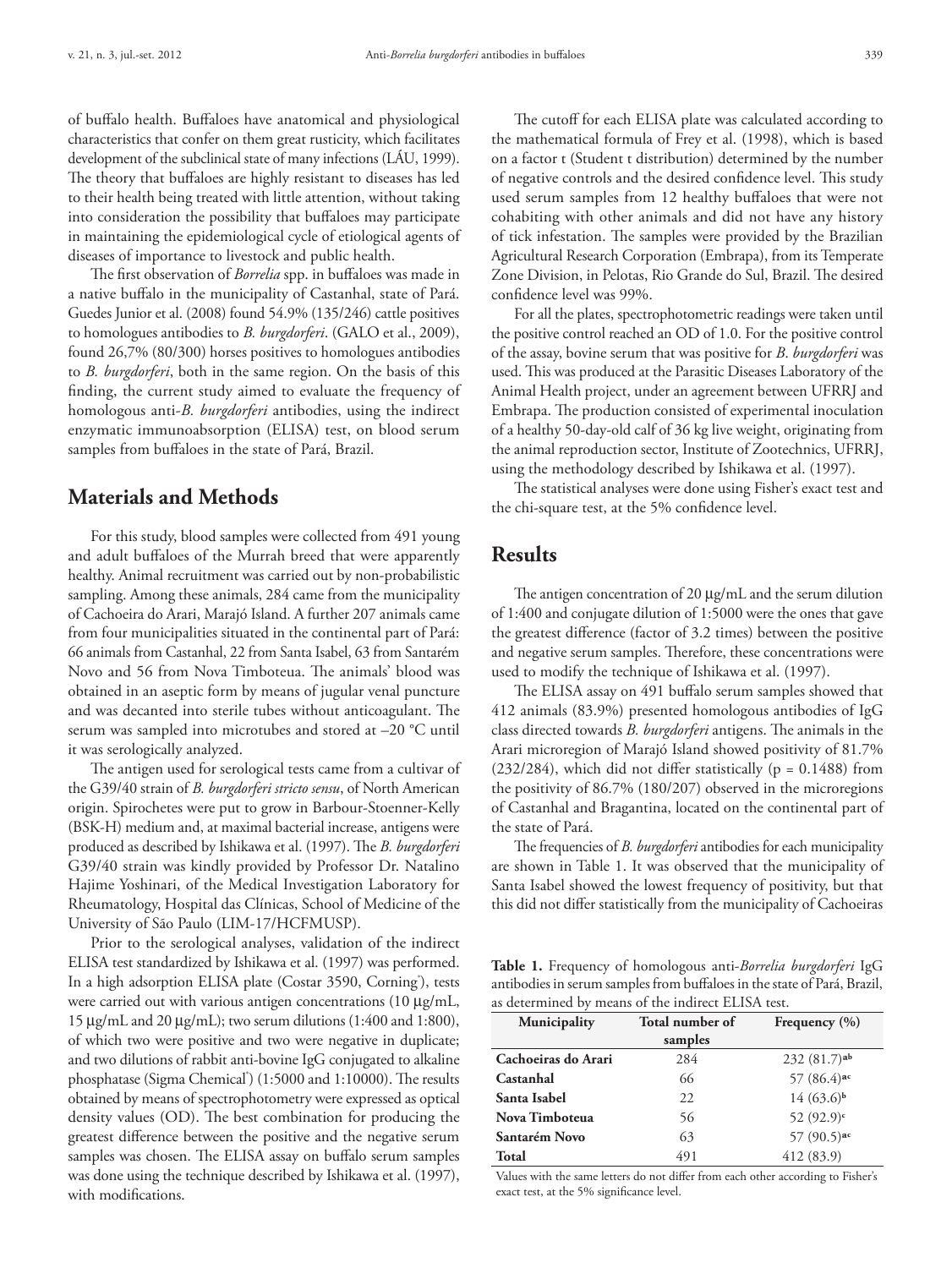do Arari ( $p = 0.0510$ ). The percentages of positive findings in the other municipalities were statistically similar. The only exception was seen in Nova Timboteua, which presented a higher frequency than in Cachoeiras do Arari (p = 0.0472).

## **Discussion and Conclusions**

In carrying out serological tests for *B*. *burgdorferi* among ruminants, especially when using crude antigen, the possibility of cross-reactions with *Borrelia theileri* should not be ruled out (ROGERS et al., 1999), especially since this agent is a spirochete that commonly affects cattle and horses, for which the main vector is the tick *Rhipicephalus (Boophilus) microplus* (SMITH; ROGERS, 1998). According to Barbour and Hayes (1986), the cross-reaction between these species can probably be partly explained by the fact that these spirochetes share a common flagellar antigen of 41 kDa, which is genus-specific to *Borrelia*. Ji et al. (1994) also reported the existence of cross-reactivity due to the 41 kDa antigen of *B*. *burgdorferi*, in an ELISA test done on cattle infected by *B*. *theileri*.

The lack of existence of a commercial buffalo anti-IgG conjugate and the close phylogenetic relationship between cattle and buffaloes, with strong homology between the immunoglobulins of the two species (CALLOW et al., 1976), justified the use of anti-cattle conjugate in the present study.

Use of highly specific recombinant proteins, such as those with molecular weights of 31 kDa (OspA), 34 kDa (OspB), 35 kDa (vlsE) and 110 kDa in the ELISA test, has improved the specificity of detection of antibodies against *B. burgdorferi* in humans, dogs, horses and cattle (GREENE et al., 1988; CAPUTA et al., 1991; MAGNARELLI et al., 1997, 2004, 2010). However, few data are available in relation to the performance and suitability of ELISA tests done with recombinant antigens. It is known that *B. burgdorferi* changes the expression of its surface antigens to avoid the host immune response (LIANG et al., 2004). In this respect, use of the whole antigen of *B. burgdorferi* gives higher sensitivity to the ELISA test (MAGNARELLI et al., 2004), and this is a suitable antigen for initial investigation and screening of a large number of serum samples.

Serological research among animals has shown that there is no significant relationship between the antibodies against *B*. *burgdorferi*, *Leptospira* sp. and *Treponema* sp. that causes a cross-reaction (MAGNARELLI et al., 1987; SOARES et al., 1999). High specificity (97%) has also been encountered among antibodies against *B*. *burgdorferi*, *Leptospira interrogans*, *Brucella* sp., *Anaplasma marginale* and *Anaplasma phagocytophilum* (MAGNARELLI et al., 2004).

In Brazil, seroepidemiological studies on domestic animals have already detected antibodies against *B. burgdorferi* in dogs (SOARES et al., 1999), horses (MADUREIRA et al., 2007; GALLO et al., 2009) and cattle (GUEDES JUNIOR et al., 2008). The frequency of seropositive buffaloes in the present work (83.9%) was markedly greater than the rate of 54.9% observed among cattle (GUEDES JUNIOR et al., 2008) and the 26.7% found among horses (GALO et al., 2009), in the same region. These differences in frequencies of seropositive animals may be connected with greater susceptibility among buffaloes and with the intrinsic immunological factors of each animal species. This draws attention to the possible importance of buffaloes in the epidemiology of borreliosis.

The high frequency of seropositive animals encountered, the presence of the vector *R.* (*Boophilus*) *microplus* and the possible presence of buffaloes infected with *Borrelia* spp. in the region, suggests that there is a cross-reaction between the G39/40 strain of *B. burgdorferi*, which is used as an antigen in the ELISA test, and the species or strain of *Borrelia* that possibly infects buffaloes in the state of Pará.

It is known that cattle are susceptible to infection by *B*. *theileri*, *B*. *burgdorferi* and *Borrelia coriaceae*. However, in Brazil, infection due to *B*. *coriaceae* still has not been detected, and there has also not been any successful isolation of *B*. *burgdorferi*. Recently, Mantovani (2010) suggested that *B*. *burgdorferi lato sensu* was a microorganism of atypical morphology for which culturing in aerobic and anaerobic media (including BSK) was impossible, and that it was observed in Brazilian patients with a disease similar to Lyme borreliosis. This affirmation was based on amplification and sequencing of a fragment of the gene *flgE*, which is responsible for synthesis of the flagellar hook of *B*. *burgdorferi*, and this author had also identified this spirochete in ticks on horses and cattle in the states of Espírito Santo and Rio de Janeiro, with 99% homology. Amplification and sequencing of the entire gene *flgE* and further studies need to be conducted with the aim of proving these indications.

This was the first seroepidemiological study on borreliosis in buffaloes in the northern region of Brazil, and it demonstrated that buffaloes in the region studied are highly seropositive for anti-*Borrelia burgdorferi* antigens.

### **Acknowledgements**

The authors thank Dr. Flábio R. Araújo and National Research Center for Beef Cattle of the Brazilian Agricultural Research Corporation (Embrapa Gado de Corte) and CNPq and FAPERJ for financial support.

## **References**

Barbour AG, Hayes SF. Biology of *Borrelia* species. *Microbiol Rev* 1986; 50(4): 381-400. PMid:3540570. PMCid:373079.

Callow LL, Parker RJ, Rodwell BJ, Ottley ML. Piroplasmosis in buffaloes and its serological diagnosis based on a homology between buffalo and bovine immunoglobulins. *Aust Vet J* 1976; 52(1): 40-41. [http://dx.doi.](http://dx.doi.org/10.1111/j.1751-0813.1976.tb05367.x
) [org/10.1111/j.1751-0813.1976.tb05367.x](http://dx.doi.org/10.1111/j.1751-0813.1976.tb05367.x
)

Caputa AC, Murtaugh MP, Bey RF, Loken KI. 110-Kilodalton recombinant protein which is immunoreactive with sera from humans, dogs, and horses with Lyme borreliosis. *J Clin Microbiol* 1991; 29(11): 2418-2423. PMid:1774245. PMCid:270349.

Frey A, Canzio JD, Zurakowski D. A statistically defined endpoint titer determination method for immunoassays. *J Immunol Methods* 1998; 221(1-2): 35-41. [http://dx.doi.org/10.1016/S0022-](http://dx.doi.org/10.1016/S0022-1759(98)00170-7
) [1759\(98\)00170-7](http://dx.doi.org/10.1016/S0022-1759(98)00170-7
)

Galo KR, Fonseca AH, Madureira RC, Barbosa Neto JD. Freqüência de anticorpos homólogos anti-*Borrelia burgdorferi* em eqüinos na mesorregião metropolitana de Belém, Estado do Pará. *Pesq Vet Bras* 2009; 29(3): 229-232.